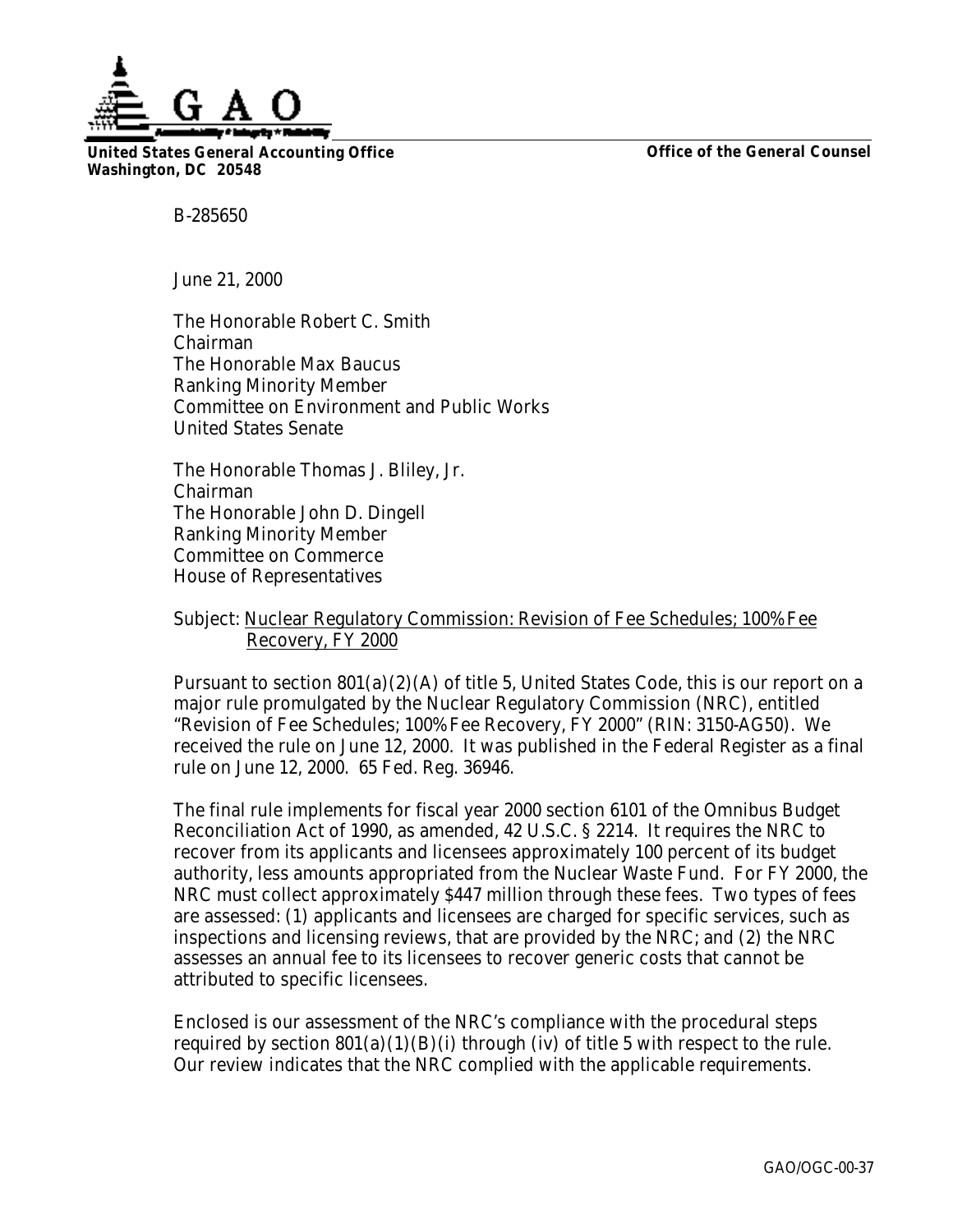If you have any questions about this report, please contact James W. Vickers, Assistant General Counsel, at (202) 512-8210. The official responsible for GAO evaluation work relating to the subject matter of the rule is Jim Wells, Director, Energy, Resources, and Science Issues. Mr. Wells can be reached at (202) 512-3841.

Robert P. Murphy General Counsel

Enclosure

cc: Mr. Dennis K. Rathbun Director, Office of Congressional Affairs U.S. Nuclear Regulatory Commission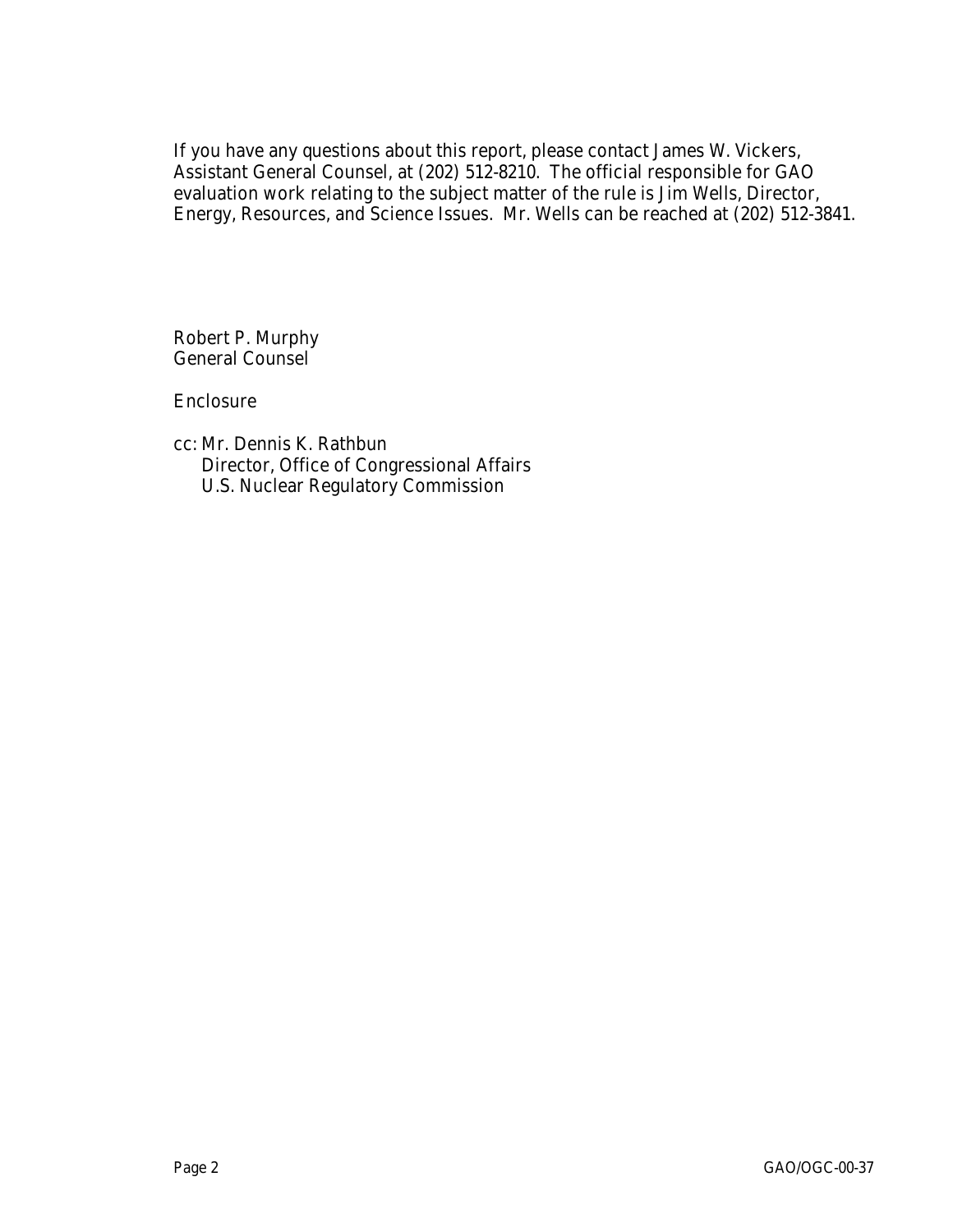## ENCLOSURE

## ANALYSIS UNDER 5 U.S.C. § 801(a)(1)(B)(i)-(iv) OF A MAJOR RULE ISSUED BY THE NUCLEAR REGULATORY COMMISSION ENTITLED "REVISION OF FEE SCHEDULES; 100% FEE RECOVERY, FY 2000" (RIN: 3150-AG50)

## (i) Cost-benefit analysis

The NRC was not required to, nor did it prepare, a cost-benefit analysis of the final rule. However, the preamble to the final rule contains an explanation of how the amount of the fees were computed to permit the NRC to recover the necessary costs required by the Omnibus Budget Reconciliation Act.

(ii) Agency actions relevant to the Regulatory Flexibility Act, 5 U.S.C. §§ 603-605, 607, and 609

Because it determined that the final rule would have a significant impact on a substantial number of small entities, the NRC prepared an Initial Regulatory Flexibility Analysis in connection with the proposed rule.

The entire Final Regulatory Flexibility Analysis (FRFA) is contained in Appendix A of the final rule. The analysis describes the reason for the final rule and the legal basis for it; describes and estimates the number of small entities affected by the rule; discusses the recordkeeping, reporting, and other compliance requirements; and the steps taken to minimize the burden on small entities.

In addition, in accordance with the Regulatory Flexibility Act, the NRC has prepared a small-entity compliance guide, which is published in its entirety as an attachment to the FRFA.

(iii) Agency actions relevant to sections 202-205 of the Unfunded Mandates Reform Act of 1995, 2 U.S.C. §§ 1532-1535

The rule, promulgated by an independent regulatory agency, is not subject to title II of the Unfunded Mandates Reform Act of 1995.

(iv) Other relevant information or requirements under acts and executive orders

Administrative Procedure Act, 5 U.S.C. §§ 551 et seq.

The final rule was issued using the notice and comment procedures contained in 5 U.S.C. § 553. On March 27, 2000, the NRC published a notice of proposed